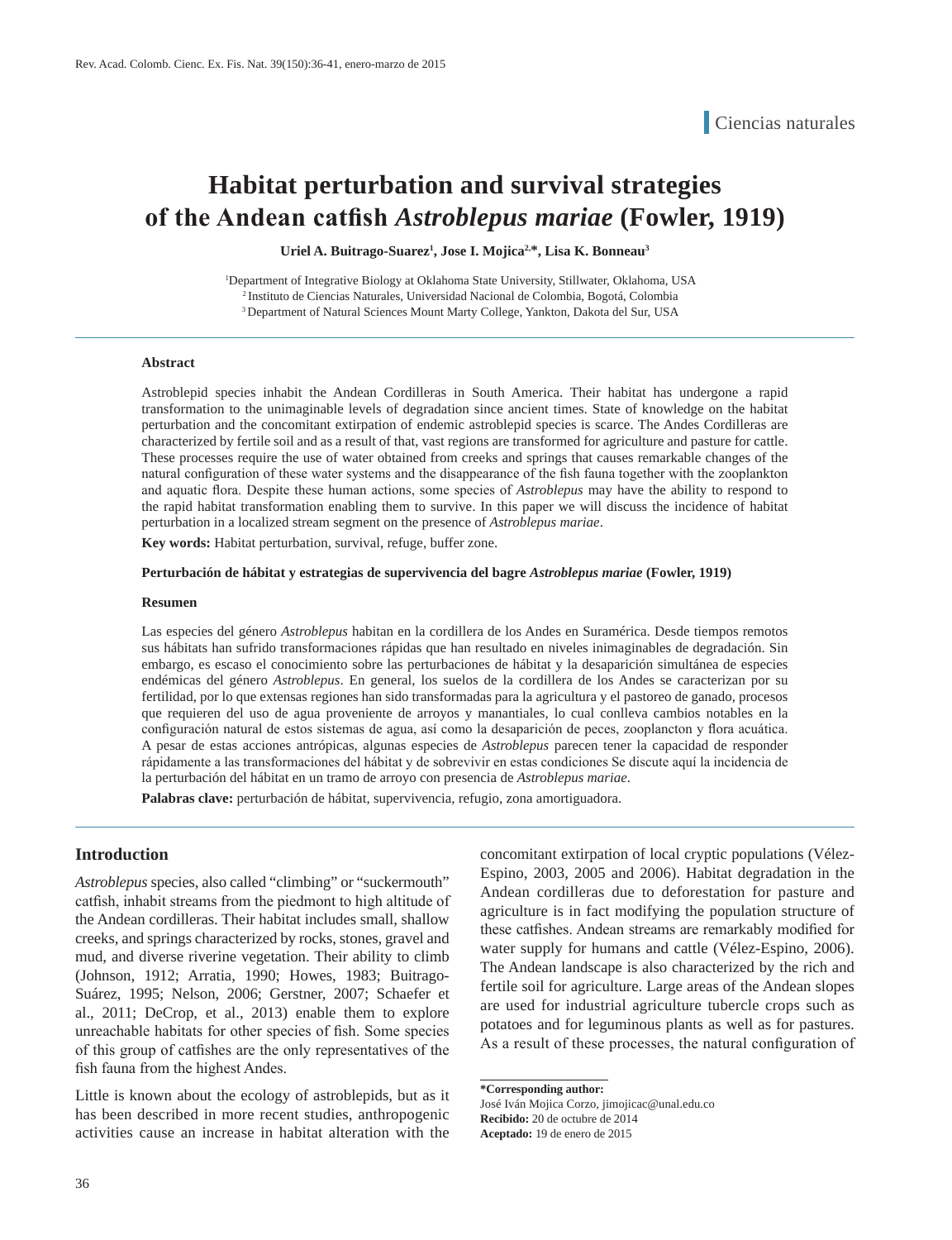creeks has undergone a rapid transformation during the last decades. In some cases many of the water bodies are lost forever with their fish species, zooplankton and aquatic flora (Vélez-Espino, 2005).

A habitat suitability model has been established for species such as *Astroblepus ubidiai* to reflect abundance and make suggestions for the conservation of this species (Vélez-Espino, 2004). Because the Andean cordilleras water bodies share some similarities, these analyses can be applied to most species of *Astroblepus*. Degrees of habitat fragmentation in the Colombian Cordilleras are coupled with those of the other South American countries such as Ecuador, Bolivia, Chile, Peru and Venezuela. Although there are no studies on habitat fragmentation in the Andean Cordilleras of Colombia, the anthropogenic perturbation may be more devastating as the economy of this country has improved in the last five or so years. We observed and describe here a remarkable ability of these small catfishes to survive extreme habitat alterations.

We describe in this work the habitat conditions and behavior of a population of *A. mariae* from the Rio Negro drainage in the Departamento de Cundinamarca, in the northeast central part of Colombia. This is a preliminary report on the habitat alteration of this species of *Astroblepus* inhabiting the Colombian cordilleras and it serves as the baseline for further assessment of the habitat suitability index in the northern ranges of Colombia.

## **Materials and methods**

**Study area**. Six creeks were sampled for fish and physicochemical variables. The creeks are located in the watershed of the Rio Negro Basin, Department of Cundinamarca, central part of Colombia (4°39'26"-4°38'43"N and 73°52'5"- $73°52'11''$  W). The area is characterized by extensive human activity such as agriculture, grazing, and human settlements including small villages called Corregimientos and aggregations of houses along the road. Creeks are tributaries of the Río Negro (Figure 1) which in turn is a tributary of the Río Meta, from the Orinoco Basin and are numbered 1 to 6 in the tables. Observations were performed during a 2 weeks period of December 2013 and January 2014. Creek 1 presented extreme anthropogenic perturbation, and it encompasses most of the analyses and discussion in this report.

Creek 1, which we refer here as the "Spring", is located about 0.9 miles from the village of "Mundo Nuevo" along the road to Choachi in the province of Cundinamarca (N. 4 $\degree$ 39'26" and W.  $73°52'5"$ . The Spring is about  $250m$  (750 feet) long, width=30cms, depth=5cms to 10cms, with an approximate slope of 45<sup>°</sup>. Two distinctive segments were identified based on the degree of perturbation. The first segment is located on the left side of the road to Choachi and the other on right side of the same road. The segment on the left side of the road is identified as Spring Segment 1 (SprSeg1) and it extended from its origin to the road. With a length of no more than 50ms (150 feet), this segment is located in an area with pasture, and cattle were present. The other segment, Spring Segment 2 (SprSeg2) was also pasture but without cattle. A distinctive third zone was also observed between SprSeg1 and SprSeg2 that is referred to here as the buffer or transition zone. This buffer zone was a short segment of no more than 10m. SprSeg1 and SprSeg2 were sampled for fish and physicochemical values (Table 1).



**Figure 1.** Map of the headwaters of the Rio Negro, central region of the Department of Cundinamarca.

**Table 1.** Values for variables measured in the analyses. Estimation of the cover (plants) was visual, as well as for the presence or absence of fish and plankton (p for presence and a for absence).

| <b>Creek</b> | <b>Oxygen</b><br>ppm | Oxygen<br>saturation | T∘C  |                |                |   | pH Cover Fish Zooplankton |
|--------------|----------------------|----------------------|------|----------------|----------------|---|---------------------------|
| SprSeg1      | 2.49                 | 29                   | 23.4 | 6              | 3              | a | a                         |
| SprSeg1      | 5.11                 | 52.4                 | 16.8 | 6              | 3              | a | a                         |
| SprSeg1      | 5.38                 | 55.6                 | 17.1 | 7              | 3              | a | a                         |
| SprSeg1      | 5.45                 | 59.1                 | 18.8 | 7              | 3              | a | a                         |
| SprSeg1      | 5.10                 | 58.0                 | 21.1 | 7              | 3              | a | a                         |
| SprSeg2      | 5.72                 | 51.3                 | 16.0 | 7              | $\overline{c}$ | p | p                         |
| SprSeg2      | 6.30                 | 58.5                 | 15.0 | $\overline{7}$ | $\overline{c}$ | p | p                         |
| Creek        | 6.30                 | 65.0                 | 14.0 | 7              | 1              | p | p                         |
| Creek        | 6.80                 | 66.7                 | 14.6 | 7              | 1              | p | p                         |
| Creek        | 6.54                 | 64.5                 | 14.8 | 7              | 1              | p | p                         |
| Creek        | 6.50                 | 65.4                 | 15.7 | 7              | $\mathbf{1}$   | p | p                         |
| Creek        | 6.25                 | 62.8                 | 15.8 | 7              | 1              | p | p                         |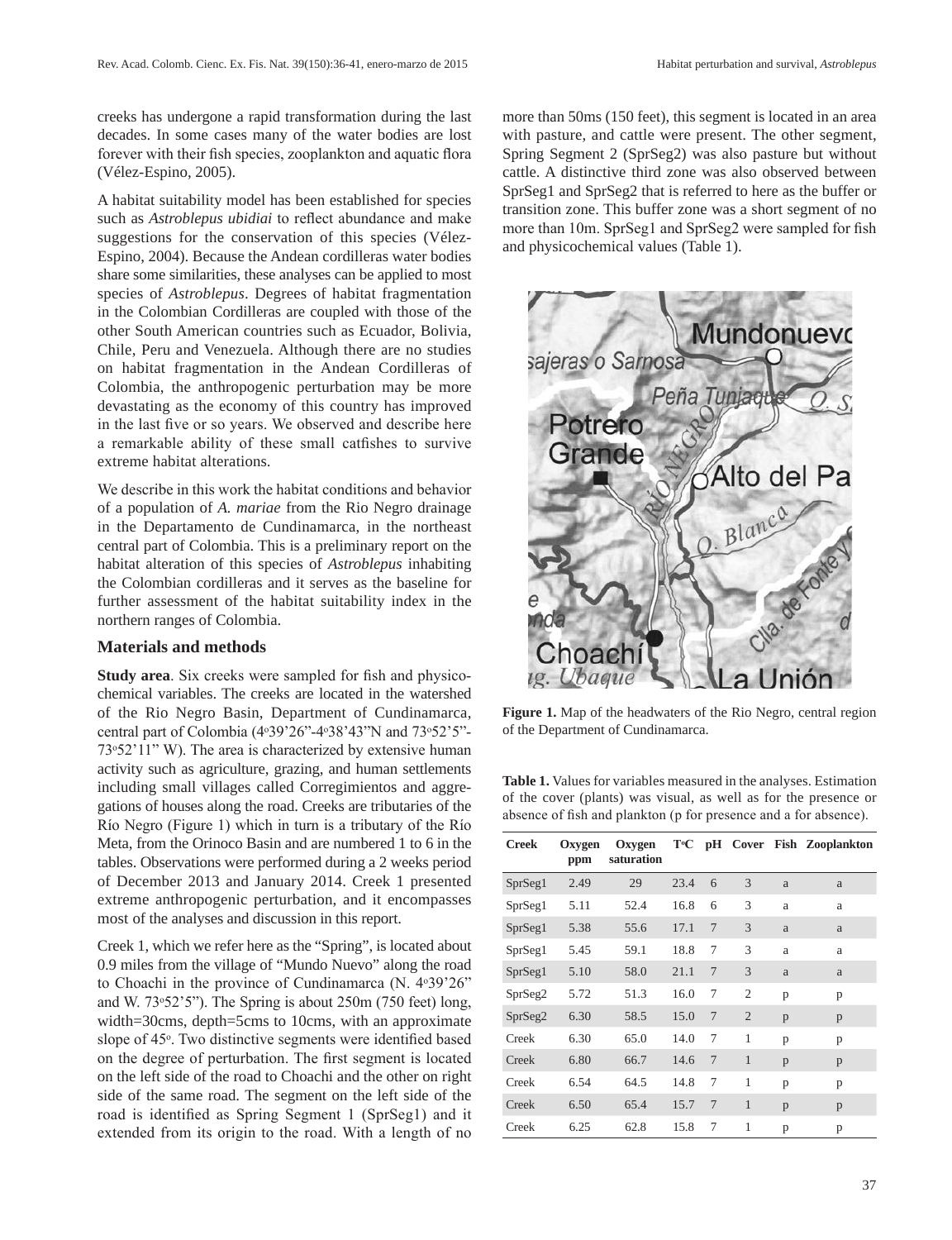Five sites were selected along SprSeg1 to measure the physicochemical variables (temperature, oxygen saturation (percentage) and concentration (parts per million), pH) were also estimated from its origin to the road. The sites were about 10ms apart from each other. Two sites were selected for SprSeg2 to measure the variables. These variables were also measured along the buffer zone. Substrate composition for both the "Spring" and the other creeks follows the classification of Vadas and Orth (2001). In addition vegetation abundance estimated as: 1 for abundant, 2 not abundant and 3 for absent (Table 1), was also estimated for all sites in the segments and buffer zone. Some plants were collected for further taxonomic determination. These variables were also estimated for Creeks 2 to 6 (referred to here as Creeks 2-6) for further comparison and data analyses.

Sampling for specimens of *Astroblepus mariae* was performed along the "Spring" and the other adjacent Creeks 2-6. Fish sampling gear included small seine nets and quickseine nets. Estimated specimens were preserved and fixed in the field, and transported to Instituto de Ciencias Naturales (ICN-MHN Universidad Nacional de Colombia).

Other variables collected but not included in this analysis were; slope, length of the water bodies, width, depth, type of flow, substrate composition and zooplankton. Composition of zooplankton was assessed for the most abundant groups. Habitat perturbation was visually estimated and is described in this paper. Habitat perturbation description follows that in Vélez-Espino (2006).

**Statistical analysis**. The statistical tests are limited by the small sample sizes of the variables. If provided, levels of confidentiality need to be corroborated with larger sample sizes for the different variables. Some of the tests were adjusted for unbalanced data and included one-way-analysis of variance (ANOVA). Two one-way-analyses of variance were accomplished as follows: the first one was performed on the data collected to assess significant differences between Creeks 2-6 as one single group of data with the SprSeg1 with major human disturbance. Values for the variables from SprSeg2 were included with the group of Creeks 2-6 for these analyses because both groups of water systems shared similar characteristics, such as pH, oxygen concentration and saturation, and more importantly, the presence of fish. The second analysis was applied to assess significant differences within the "Spring" segments 1 and 2 SprSeg1 and SprSeg2 (see spring topography in the results session). The circle intercept test for the means was used to estimate the minimum vital conditions values required by individuals of *A. mariae* to exist in the sampled water systems. This analysis was performed considering the presence-absence of fish *versus* those variables with significant mean differences. The statistical analyses were performed with the software package JMP™. Due to the sample size differences between the two segments of the "Spring", a t test with an unbalanced analysis was performed as recommended by the JMP™ Software Guide. A Tukey-Kramer test for degrees of data overlap was also performed in those cases where the t test did not render higher confidentiality (see pH means). Significant factors determining absence or presence of *A. mariae* are also estimated and discussed.

## **Results**

The topography and substrate compositions were different for both the Creeks 2-6 and the "Spring". Creeks 2-6 presented waterfalls, bedrock and large rocks. Width, depth and amount of water were substantially larger compared with the "Spring". The Creeks 2-6 watersheds included areas used for agriculture but their shorelines were covered by abundant vegetation characterized by bushes and plants. Both segments of the "Spring", SprSeg1 and SprSeg2 had the same substrate composition including sand, mud, gravel, pebble and no bedrock was observed. Unlike the Creeks 2-6, the "Spring" watershed had no streamside vegetation therefore it had a higher exposure to solar radiation, likely the reason why the temperature values were different (see t test below). The shoreline of SprSeg1 was the most exposed to solar radiation. The margins of this segment of the "Spring" were irregular and somewhat un-identifiable in some fragments. Cattle tracks and cattle feces were observed in the waterbed (Figure 2). The shoreline of this segment had no plants of any kind found along the SprSeg2. Down the slope, when the SprSeg1 reached the road, it changed direction and 10 or so meters it disappeared underneath a bridge. This short fragment of the "Spring" is separated from SprSeg1 by a fence, therefore no cattle were observed and it can be regarded as a buffer zone. Neither fish nor zooplankton were found in SprSeg1.

The SprSeg2 watershed consisted of grass and some scattered plants. Unlike the Creeks 2-6 that have bushes and tall plants, SprSeg2 was populated by *Ludwigia sp*, a small



**Figure 2.** Photograph of the SprSeg1. Note the levels of perturbation. Water flow is reduced to almost absent. Spring shoreline is undefined and naked with no plants; compared it with figure 3.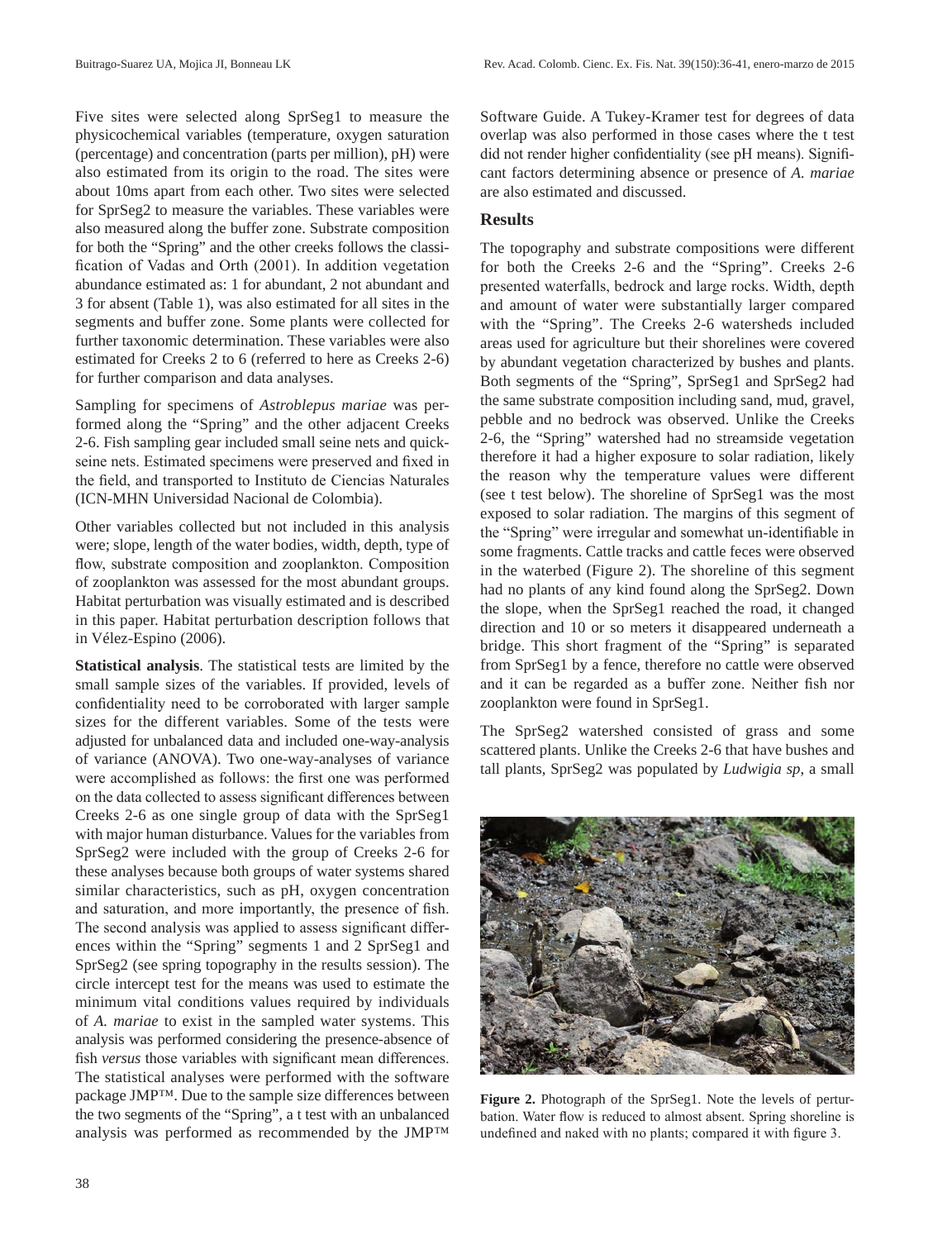plant (Figure 3). Although this segment did not have cattle, it was used for grazing about a month before the exploration of the area (information taken from interviews *in situ*). Unlike SprSeg1, the margins of SprSeg2 were defined and had abundant *Ludwigia sp* on the shorelines and the water bed was composed by small falls, currents and ponds no more than one meter long and 50cms wide. The small falls harbored organic matter represented by leaves, grass, and sticks. Two specimens of *A. mariae* were collected and there was abundant zooplankton represented by arthropods and annelids. Several specimens of crabs were also observed.

The buffer zone in between the two segments of the "Spring" can be considered as a transition zone between the highly perturbed SprSeg1 and SprSeg2. The zone has distinctive features compared with both, SprSeg1 and SprSeg2. Unlike the two segments of the "Spring", the buffer zone remains untouched and may have more stable conditions year round. It had abundant *Ludwigia sp* and may also serve as a refuge for *A. mariae* when cattle are switched to the SprSeg2.

In general, the group of Creeks 2-6 presented fairly stable conditions. The variables were constant along the length of their shoreline. This homogeneity represented more habitat stability and therefore more fish were collected in these creeks. Fish were collected in different parts of the creeks which is an indication of the favorable conditions for *A. mariae* in these small water systems. However, none of the creeks presented primary vegetation and plants on the shoreline of were exotic species. Most of the specific taxa are introduced and include representative species of Melastomataceae, Rosaceae, Solanaceae, Platanaceae and Scrofulariaceae. As expected, plants provide shade and are crucial suppliers of organic matter to sustain the creek habitat.



**Figure 3.** Photograph of the SprSeg2. Note the presence of *Ludwigia sp*, the complete reestablisment of the water flow and the spring shoreline. Compared with figure 2.

Zooplankton in these creeks was present and abundant. Composition of the zooplankton was mostly arthropods followed by annelids. Variables such as oxygen concentration, oxygen saturation, pH and temperature had no significant variation along the creek's length and within the creeks with more stable conditions.

When the means of the variables from the "Creeks 2-6" and SprSeg2 were compared with those of the SprSeg1 (Table 1), significant differences were found from the analyses except for pH ( $p > t = 0.1$ ). To reinforce this result a Tukey-Kramer test to assess closeness of the means for pH was also applied and the results concurred with the t test. ANOVA tests for the other mean variables (oxygen concentration, oxygen saturation and temperature) rendered significant differences with p values 0.01, 0.02 and 0.03 respectively.

Significant differences were also recovered from the second analysis for oxygen concentration, and pH when SprSeg1 (Table 1) was compared with SprSeg2, (p>t=0.05 and p>t=0.08 respectively). Probabilities of getting greater t values were observed for oxygen saturation and temperature. The means for these two variables were not different.

The third statistical analysis (the circle intercept test for the recovered means) rendered the following conclusions below when both presence and absence of fish (see also Table 1) were plotted versus the significant mean values. Individuals of *A. mariae* live in the Creeks 2-6 and SprSeg1 where the oxygen concentration had a minimum concentration equal or above 5.5ppm and temperatures of  $16°C$  or lower. Borderline conditions were somewhat difficult to observe for oxygen saturation and pH. However these catfishes may prefer oxygen saturations of 55% or above and a pH value of 7.

## **Discussion**

With the two recognized segments presenting different degrees of perturbation, creek 1 (or the "Spring", Figs. 2 and 3) is regarded here as a natural laboratory to study not only the ecology but also behavioral responses of *A. mariae* to drastic environmental changes. The fact that fishes were found in this spring requires more attention and demands long-term studies to assess the habitat perturbation index, suitability index, management recommendations and most importantly, to estimate the evolutionary strategies of the individuals of *A. mariae* to habitat contingencies.

As described above, the characteristics for the "Spring" or Creek 1 are remarkably different from the other creeks (Creeks 2-6). It did not have cover provided by trees, and the size and width were comparatively smaller than those of Creeks 2-6. Added to these conditions is the fact that farmers switch their cattle constantly from SprSeg1 to SprSeg2 and vice versa when the pasture is depleted on the other segment. According with an interview, the farmers switch their cattle every month. Recovery of the suitable living conditions for *A. mariae* after grazing in either SprSeg1 or SprSeg2 may require longer time.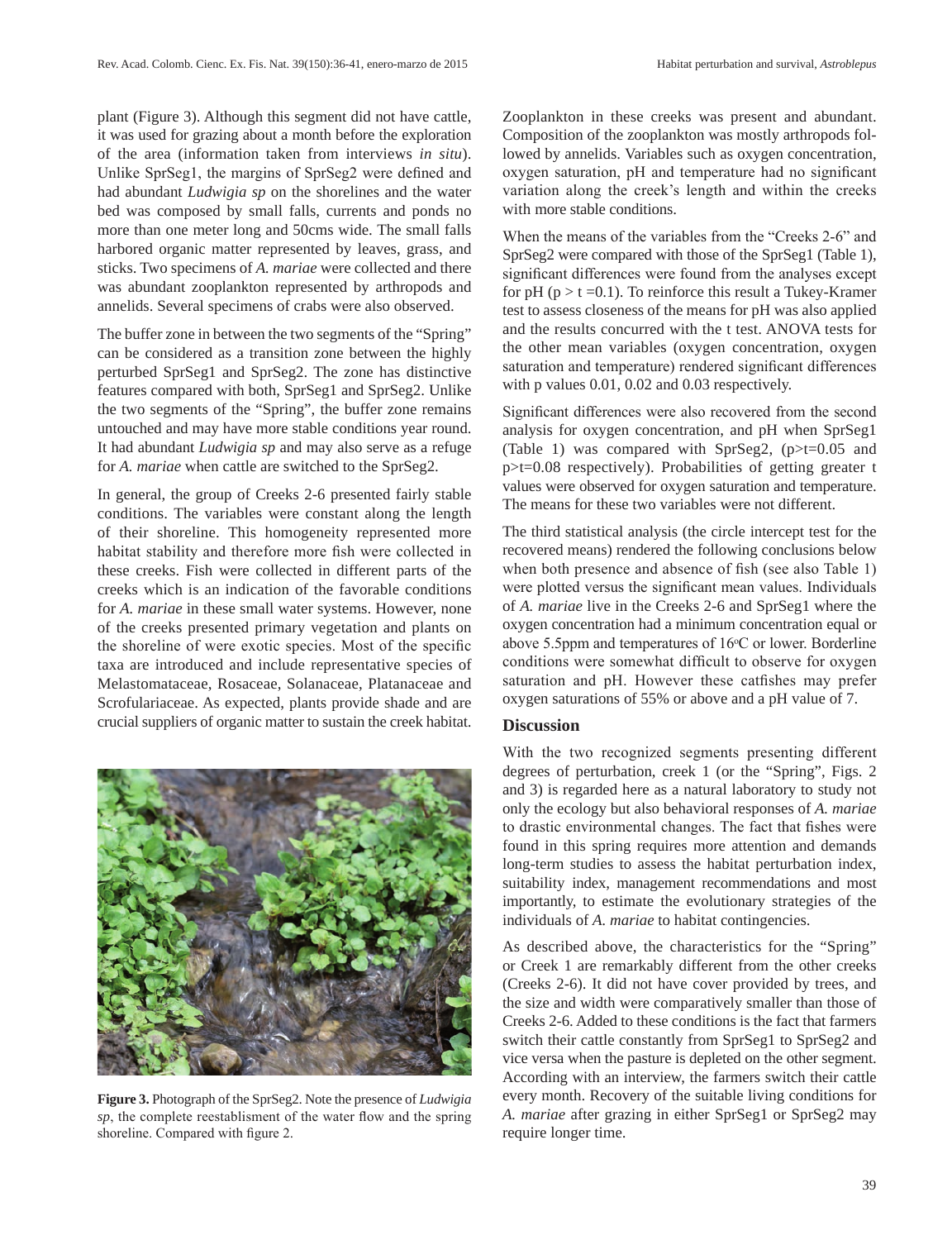The presence of *A. mariae* individuals in this spring with such different conditions elicits different questions. For instance, what are the required factors of these catfishes for survival? Do they migrate long distances when the cattle are switched to SprSeg2 or do they stay in the refuge along that segment waiting for suitable conditions in the other side? How do these fishes respond to the increased temperature and other conditions related to the lack of shade provided by trees? All of these questions need to be answered with long term studies designed to provide us with more data.

When the cattle are switched to the SprSeg1, the individuals of *A. mariae* may have one of the following two responses or both. First, they may migrate in the search for better conditions, mainly food. This response implies migration up or down the stream of the main river channel. This response presents difficult barriers for individuals of *A. mariae*. Although no direct observations were made and were based on information gathered from local people, the main channel is the preferred habitat for exotic species such rainbow trout, cited as one of the most predaceous fish on native species in North America (Miller et al., 1989). Despite the fact that no studies have been done addressing local extinction of astroblepids in Colombia, we predict that this exotic fish may be one of the main causes of decline of *A. mariae*, combined with habitat perturbation by humans (see also Vélez-Espino, 2003). Other barriers are the water conditions on the main channel that may be unsuitable for long distance migrations. Oxygen concentration and pH may be too low in combination with the high turbidity of the Rio Negro that might prevent these catfishes from migrating along that river.

The other answer to the habitat alteration in the spring is a short migration to refuges along the "Spring" itself. These refuges are buffer zones or transition zones between high and medium perturbed habitats for both, SprSeg1 and SprSg2. As observed in the field, the "Spring" presents two recognizable zones or segments and an untouched zone in between. The third zone may have stable conditions year round and serve as a micro-refuge for individuals of *A. mariae* during sudden and unexpected habitat alterations. We proposed the strategy of micro-refuge exploitation by these catfishes of the transition zone as the possible response when the conditions change dramatically after the introduction of cattle in the SprSeg2. Although in a small scale, our proposed refuge can be a homologue of the buffer zones and ecological corridors from current literature. The theory on ecological corridors and buffer zones is rather old and abundant (Simpson, 1936; Preston, 1960; Forman, 1983 and Simberloff & Cox, 1987). Both, buffer zones and ecological corridors are used by animals during a certain period of their life cycle and regardless of their size, these areas increase the chances of survival (Preston, 1960), conservation and sustainability of animal diversity (sensu Bennett, 1991 and Shafer, 1990). Buffer zones and ecological corridors permeate physical conditions and in general present

gradients of the environmental factors between disparate habitats (Simberloff and Cox, 1987). Our proposed microrefuge may present suitable conditions for the individuals of *A. mariae* until the SprSeg1 recovers.

Recovering of SprSeg1 includes the reestablishment of the conditions for these catfishes to survive. The process has to be fast and it starts with and is determined by the blooming of the non-perennial plant *Ludwigia sp*. This plant blooms in the margins of highly perturbed springs and creeks to the extent that it can take over the waterbed of little water systems. This characteristic is advantageous not only for the plant itself but also for the zooplankton and astroblepids. The process starts with the establishment of the non-perennial plant followed by the surge of zooplankton (mainly arthropods and annelids) and later the invasion of *A. mariae*. Simultaneously with the reestablishment of the plant, the abiotic conditions, i.e., oxygen concentration, pH, temperature reach the suitable levels for animals to populate the recovering spring.

The presence of the plant in the transition zone is fundamental because it provides shelter to the fish and prevents undesirable matter from cattle, i.e., feces and urine from reaching the SprSeg2. The plant may also reestablish the normal oxygen levels, pH, and temperature before the water reaches the SprSeg2. These predictions need to be corroborated with more data and statistical analysis.

Assessing the existing habitat conditions for *A. mariae* is a daunting task mostly because of the lack of information on its taxonomic and systematic status. The distribution of *A. mariae* is unknown as it is for most of the 54 recognized species (Schaefer, 2003, and 2011). This situation makes the application of models assessing the ecological status of the species even more difficult because each species presents different responses to habitat disturbances. Studies on the taxonomy and distribution are fundamental before estimating habitat alteration and the species response to ecological changes. Systematics studies based on morphology and genetics using DNA currently underway by the main author will shed some light on the distribution and population structure of this species. Our aim in this report was not to present a complete analysis of the ecological status of *A. mariae*, but to present baseline conclusions for further and more comprehensive studies, i.e., habitat suitability index, human perturbation index and others.

## **Acknowledgements**

We thank Miguel Leonardo Martínez for his help during the fieldwork. We also thank Miguel Leonardo Martínez Sr for driving the main author to the areas of study. We extend our thanks to José Espitia, Chief of the Museum of Natural History (Universidad de La Salle) and Marta García, Chief of the Zoology Collection (Departamento de Biología, Universidad Pedagógica Nacional at Bogotá). Julio Betancur (MHN-ICN) determined the specific name